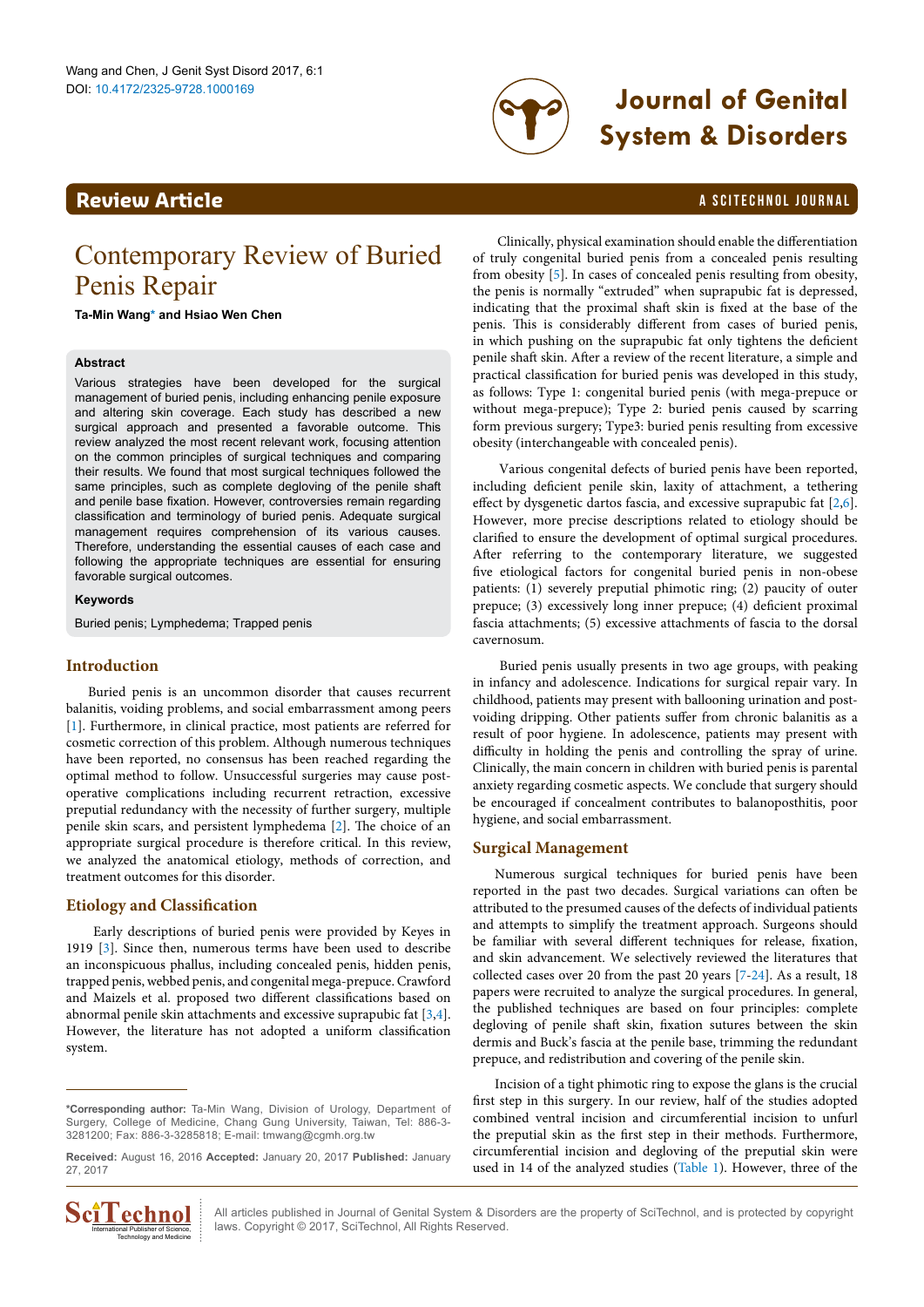studies described only penile base incision for fixation sutures and indicated no need for circumferential incision [\[8](#page-2-8)[,19](#page-2-9)[,21\]](#page-2-10). A total of 16 of the studies emphasized the importance of fixation sutures between Buck's fascia and penile base skin for successful repair [\(Table](#page-1-0) [1\)](#page-1-0). Our review indicated that most authors emphasized the complete degloving of the penile shaft and fixation sutures as the key aspects of successful buried penis repair.

On the basis of our surgical experience with buried penis repair, we proposed that the management of a severe phimotic ring and deficient outer penile skin is more critical than deficient fascia attachments. Other authors have also considered a paucity of penile shaft skin to be the main underlying defect in this condition [[6](#page-2-5)[,17\]](#page-2-11). We suggest that the longer inner skin can compensate for the shortage of outer skin. In our previous study, we used one preputial flap to correct the deficient outer skin [\[22](#page-2-12)]. However, a complicated and unnatural suture line resulted in multiple scarring. Recently, we adopted and modified another technique described by Sugita [[20](#page-2-13)]. These technical modifications to the correction of buried penis included a long ventral slit on the outer prepuce and a short dorsal slit on the inner prepuce, connecting incision between two slits, primary repair after trimming the inner prepuce, and penile base fixation sutures in two corners [\(Figure 1](#page-1-1)). The advantages of the new techniques are their relative simplicity, decreased possibility of skin necrosis, and avoidance of the need to transpose local preputial flaps.

<span id="page-1-0"></span>**Table 1:** Overview of recent literature about buried penis repair.

| Year | Author                                                                      | Case No | <b>Fixation</b> | Degloving | Circum in | Ventral in | <b>Base in</b> | <b>Success</b> | Complic |
|------|-----------------------------------------------------------------------------|---------|-----------------|-----------|-----------|------------|----------------|----------------|---------|
| 1995 | Lim [7]                                                                     | 36      | Yes             | Yes       | Yes       | Yes        | −−             | 94%            | 6%      |
| 1995 | Joseph [8]                                                                  | 22      | Yes             | −−        | --        |            | Yes            | 91%            | 9%      |
| 1998 | Cromie [1]                                                                  | 74      | Yes             | Yes       | Yes       | Yes        | --             | 100%           | 0%      |
| 1999 | Casale [9]                                                                  | 43      | Yes             | Yes       | Yes       | --         | $-$            | 98%            | 2%      |
| 2001 | Chuang [10]                                                                 | 62      | Yes             | Yes       | Yes       | --         | --             | 87%            | 13%     |
| 2001 | Brisson [11]                                                                | 50      | Yes             | Yes       | Yes       |            | --             | 94%            | 6%      |
| 2002 | Radhakrishnan [12]                                                          | 49      | Yes             | Yes       | Yes       | Yes        | --             | 96%            | 4%      |
| 2004 | Frenkl [14]                                                                 | 79      | Yes             | Yes       | Yes       | --         | -−             | 88.5%          | 11.5%   |
| 2005 | Lee [15]                                                                    | 21      | Yes             | Yes       | Yes       | --         | --             | 90%            | 10%     |
| 2005 | Redman [17]                                                                 | 31      | --              | <b>.</b>  | Yes       | --         | ÷              | 100%           | 0%      |
| 2007 | Abbas [18]                                                                  | 30      | Yes             | Yes       | Yes       | Yes        | ÷              | 87%            | 13.3%   |
| 2007 | Borsellino [19]                                                             | 56      | Yes             | Yes       | Yes       |            | Yes            | 95%            | 5%      |
| 2009 | Sugita [20]                                                                 | 57      |                 |           | Yes       | Yes        | ÷              | 92%            | 8%      |
| 2010 | Yu [21]                                                                     | 62      | Yes             |           |           |            | Yes            | 93.5%          | 0%      |
| 2010 | Wang [22]                                                                   | 20      | Yes             | Yes       | Yes       | Yes        | -−             | 100%           | 0%      |
| 2013 | Spinoit [23]                                                                | 47      | Yes             | Yes       | Yes       | Yes        | −−             | 91%            | 7%      |
| 2014 | Hadidi <sup>[6]</sup>                                                       | 61      | Yes             | Yes       | Yes       | Yes        | −−             | 91%            | 9%      |
| 2016 | Liu [24]                                                                    | 153     | Yes             | Yes       | Yes       | Yes        | --             | 98.7%          | 1.3%    |
|      | Nata: Nachburghan Oberner Obernefensation berbandelen Osmalia: Osmaliastism |         |                 |           |           |            |                |                |         |

**Note:** No: Number, Circum: Circumferential, in: incision, Complic: Complication

<span id="page-1-1"></span>